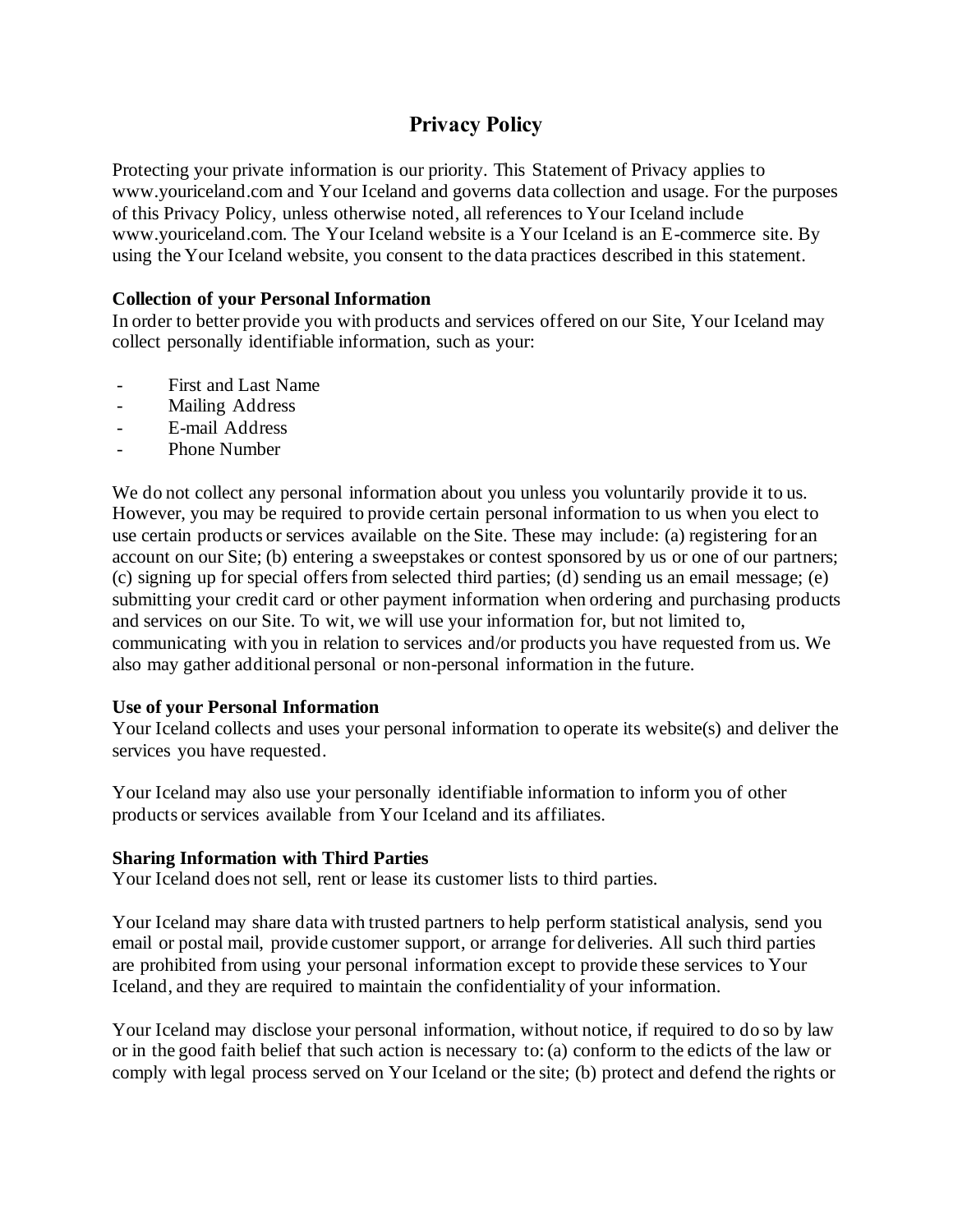property of Your Iceland; and/or (c) act under exigent circumstances to protect the personal safety of users of Your Iceland, or the public.

# **Automatically Collected Information**

Information about your computer hardware and software may be automatically collected by Your Iceland. This information can include: your IP address, browser type, domain names, access times and referring website addresses. This information is used for the operation of the service, to maintain quality of the service, and to provide general statistics regarding use of the Your Iceland website.

# **Use of Cookies**

The Your Iceland website may use "cookies" to help you personalize your online experience. A cookie is a text file that is placed on your hard disk by a web page server. Cookies cannot be used to run programs or deliver viruses to your computer. Cookies are uniquely assigned to you, and can only be read by a web server in the domain that issued the cookie to you.

One of the primary purposes of cookies is to provide a convenience feature to save you time. The purpose of a cookie is to tell the Web server that you have returned to a specific page. For example, if you personalize Your Iceland pages, or register with Your Iceland site or services, a cookie helps Your Iceland to recall your specific information on subsequent visits. This simplifies the process of recording your personal information, such as billing addresses, shipping addresses, and so on. When you return to the same Your Iceland website, the information you previously provided can be retrieved, so you can easily use the Your Iceland features that you customized.

You have the ability to accept or decline cookies. Most Web browsers automatically accept cookies, but you can usually modify your browser setting to decline cookies if you prefer. If you choose to decline cookies, you may not be able to fully experience the interactive features of the Your Iceland services or websites you visit.

## **Security of your Personal Information**

Your Iceland secures your personal information from unauthorized access, use, or disclosure. Your Iceland uses the following methods for this purpose:

SSL Protocol

When personal information (such as a credit card number) is transmitted to other websites, it is protected through the use of encryption, such as the Secure Sockets Layer (SSL) protocol.

We strive to take appropriate security measures to protect against unauthorized access to or alteration of your personal information. Unfortunately, no data transmission over the Internet or any wireless network can be guaranteed to be 100% secure. As a result, while we strive to protect your personal information, you acknowledge that: (a) there are security and privacy limitations inherent to the Internet which are beyond our control; and (b) security, integrity, and privacy of any and all information and data exchanged between you and us through this Site cannot be guaranteed.